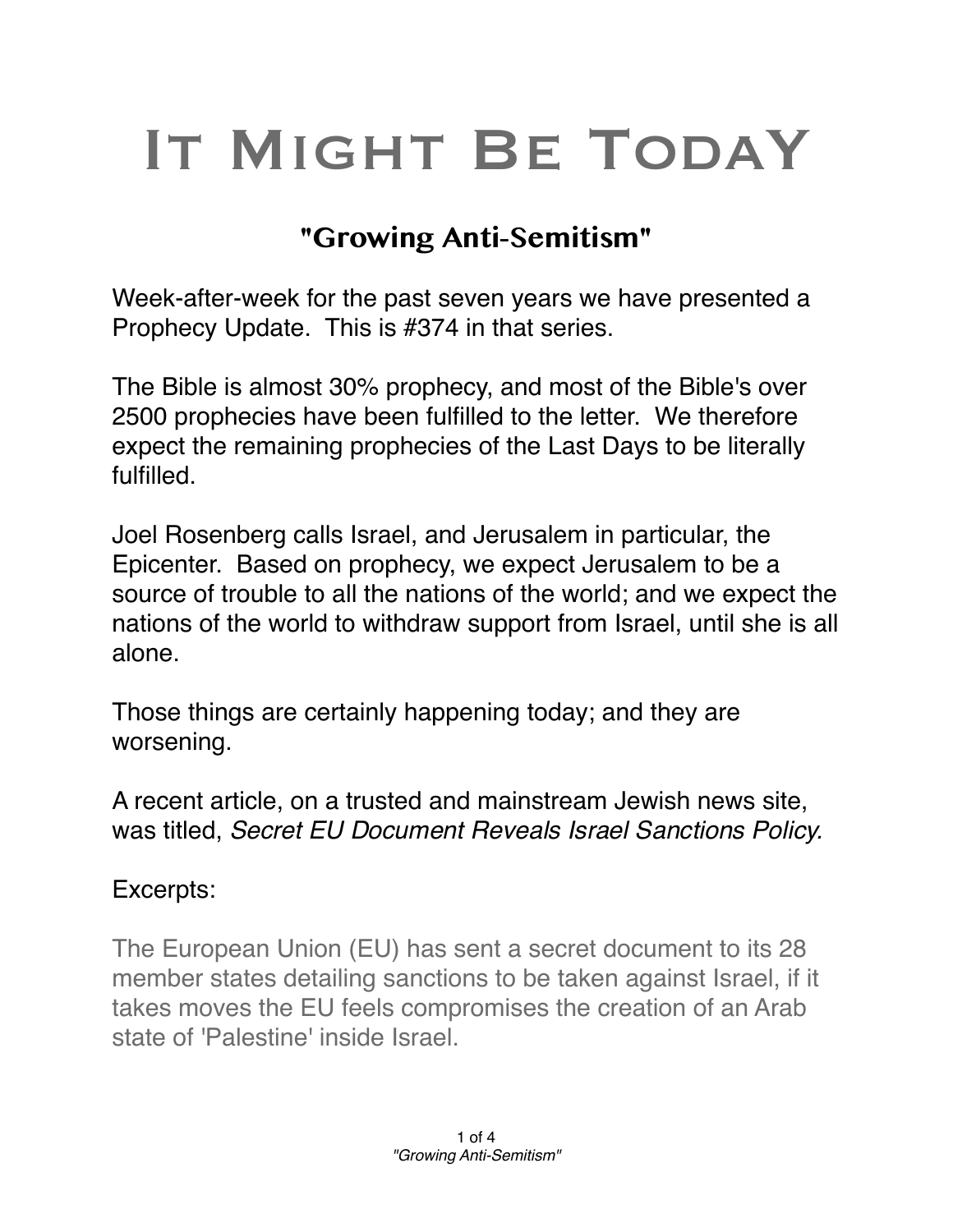EU policy up to this point has put the development of ties with Israel as contingent upon the "peace process." The caveat of the new document is that the EU will now take negative steps such as sanctions and restrictions in ties in response to actions it views as being against that process.

<http://www.israelnationalnews.com/News/News.aspx/187540#.VGzq0Ig76K2>

### A related story was titled, *Explosion of Anti-Semitic Hate Speech in Europe During Gaza Op.*

## Excerpts:

The International Network Against Cyber Hate and the Parisbased International League Against Racism and Anti-Semitism released a report Wednesday documenting the explosion of online anti-Semitic hate speech generated during the summer war between Israel and Hamas.

The two groups presented the report, which chronicles the online activity of 10 European countries, at a meeting on anti-Semitism in Berlin, organized by the Organization for Security and Cooperation in Europe (OSCE).

<http://www.israelnationalnews.com/News/News.aspx/187509#.VGzrXog76K0>

# Back in September the NY Times said,

Europe's anti-semitism [is coming] out of the shadows. Four people were fatally shot in May at the Jewish Museum in Brussels. A Jewish-owned pharmacy in a Paris suburb was destroyed in July by youths protesting Israel's military campaign in Gaza. A synagogue in Wuppertal, Germany, was attacked with firebombs. The list goes on.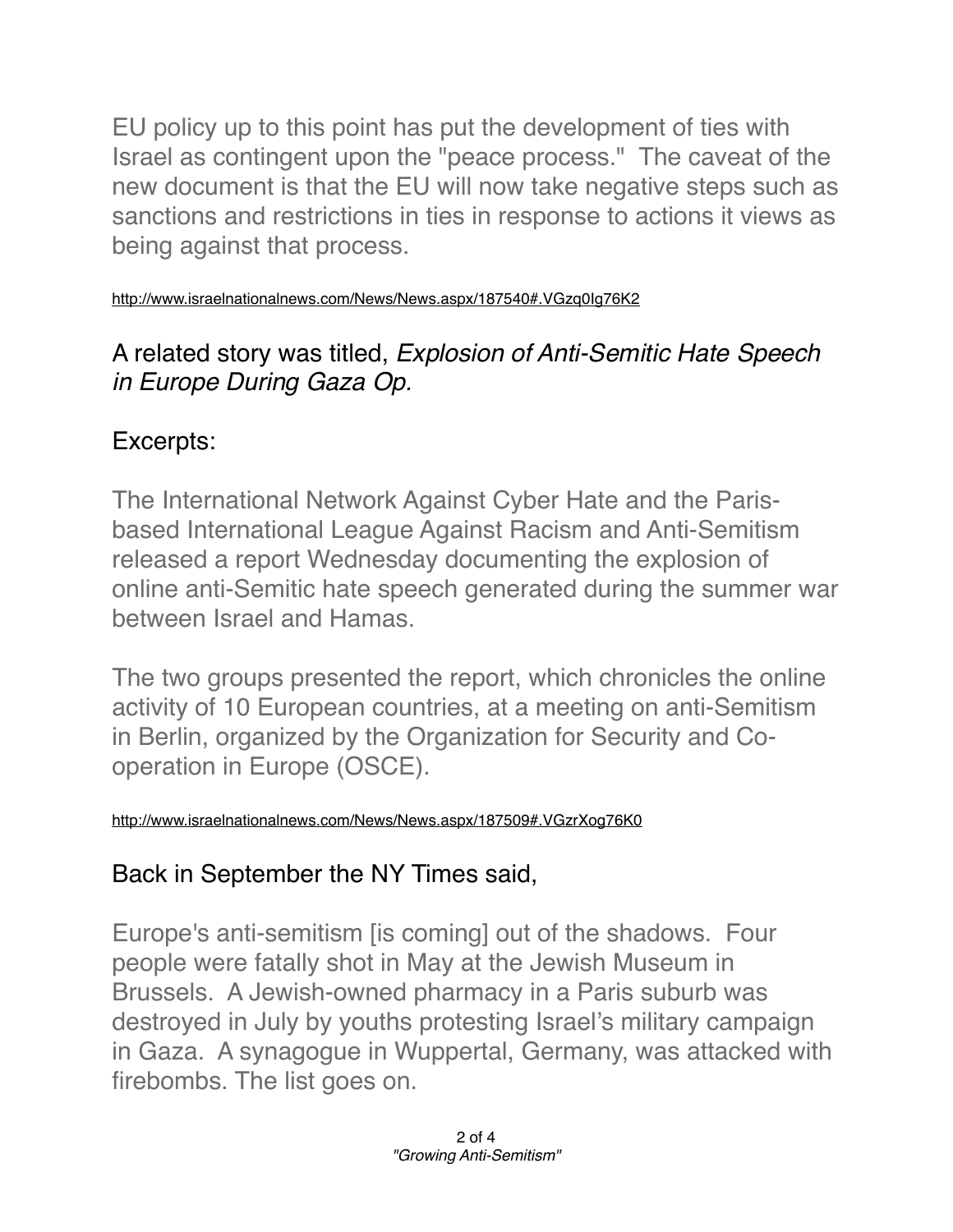[http://www.nytimes.com/2014/09/24/world/europe/europes-anti-semitism-comes-out-of-shadows.html?](http://www.nytimes.com/2014/09/24/world/europe/europes-anti-semitism-comes-out-of-shadows.html?_r=0)  $r=0$ 

#### I'm sure you heard the news that, on the 18th, four were killed and others were hurt in an attack on a Jerusalem synagogue.

#### Excerpts:

Four prominent rabbis, including three US citizens and one British citizen, were brutally murdered in a terrorist attack at a western Jerusalem synagogue Tuesday morning that left seven other men seriously wounded.

The attack took place shortly after 7AM, when two Arab suspects from east Jerusalem's Jebl Mukaber neighborhood stormed the Kehillat Bnei Torah Synagogue in Har Nof, wielding axes, knives and a pistol, to attack its more than 30 congregants, police said.

[http://www.jpost.com/Israel-News/Suspected-terror-attack-at-Jerusalem-synagogue-Channel-2-reports](http://www.jpost.com/Israel-News/Suspected-terror-attack-at-Jerusalem-synagogue-Channel-2-reports-one-dead-382101)one-dead-382101

The very fact that the Jews still exist as a people, after centuries of dispersion throughout the world, and the hatred against them, is itself a miraculous fulfillment of many prophecies.

At some point, a strong, super-leader is going to step forward to protect Israel. He will sign a 7-year peace treaty with them, allowing them to rebuild their Temple, and promising to defend them.

The Jews won't know that this seeming savior is really the antichrist who will, half way into the 7 years, turn against the Jews, and seek to annihilate them.

Things are trending in that direction.